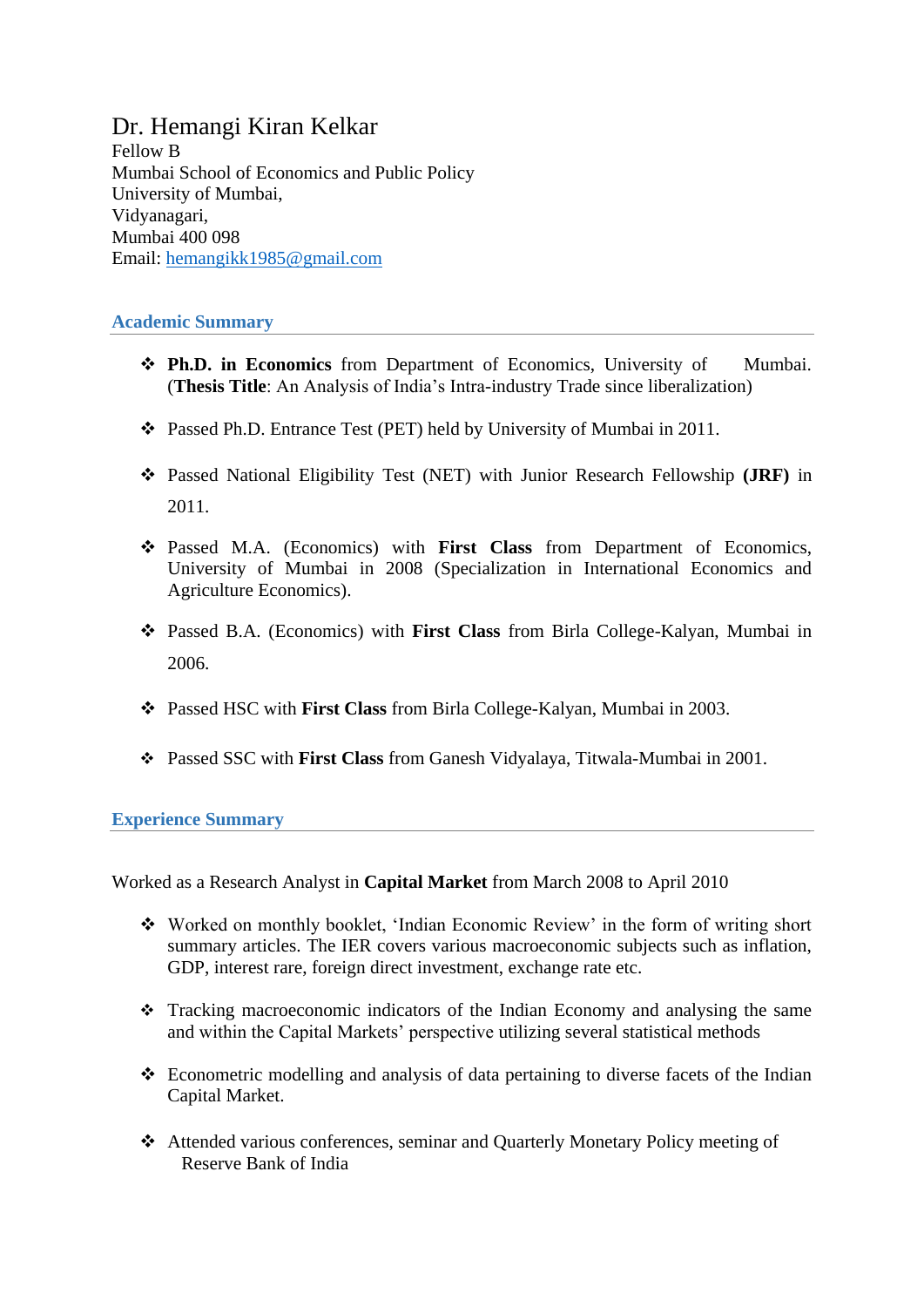Teaching Assistance for Macroeconomic (M.A. Semester I & II) at MSE-PP **Papers and Publications Summary**

- Product Quality Index: A New Way to Classify Intra-industry Trade, *Foreign Trade Review*, Commentary, 1- 14, 2019. (*(With L.G.Burange)*
- An Examination of Determinants of India's Intra-Industry Trade, Journal of Indian School of Political Economy, 30 (1&2), 1-30, 2018 (With L.G.Burange).
- Foreign Direct Investment and Intra-Industry trade in India"s Manufacturing **Sector: a Casual Relationship**, *Foreign Trade Review*, 52 (4), 203-218, 2017. (With L.G Burange and Pooja Thakur)
- **India's Vertical and Horizontal Intra-Industry Trade during Post-Liberalization Period**, in a book titled "Trade, Investment and Economic Development in Asia: Empirical and Policy Issues" edited by Debashis Chakraborty and Jaydeep Mukharjee Routledge, 2016. pp. 25-40. (With L.G. Burange) [\(https://www.routledge.com/products/9781138962439](https://www.routledge.com/products/9781138962439))
- **Product Quality Index: A New Way To Classify Intra-Industry Trade,** ISFIRE Working Paper Series, (Accepted for Publication) (With L.G. Burange)
- **Changing Dynamics of India's Intra-industry Trade**, ISFIRE Working Paper Series, (Accepted for Publication) (With L.G. Burange).
- **An examination of Determinants of India's Intra-industry Trade**, ISFIRE Working Paper Series, WP-13, August 2015. (With L.G. Burange)
- **India's Export Competitiveness and Complementarily in Services**, ISFIRE Working Paper Series, WP-9, April 2015. (With Co-authors)
- **Foreign Direct Investment and Intra-Industry trade in India's Manufacturing Sector: a Casual Relationship**, ISFIRE working paper series, WP-8, March 2015. (With Co-authors)
- **Deep Impact: How A Vulnerable Rupee Is Affecting Performance of Indian Firms, Journal of Business and Management**, ISSN: 2319-7668, PP. 40-49, 2015 (With Sachin Dabhade)

**Papers Presentations**

 Participated and presented a paper titled, **'Foreign Direct Investment and Intra-Industry trade in India's Manufacturing Sector: a Casual Relationship'** in International Conference on Trade and Exchange Rate Policies in the context of